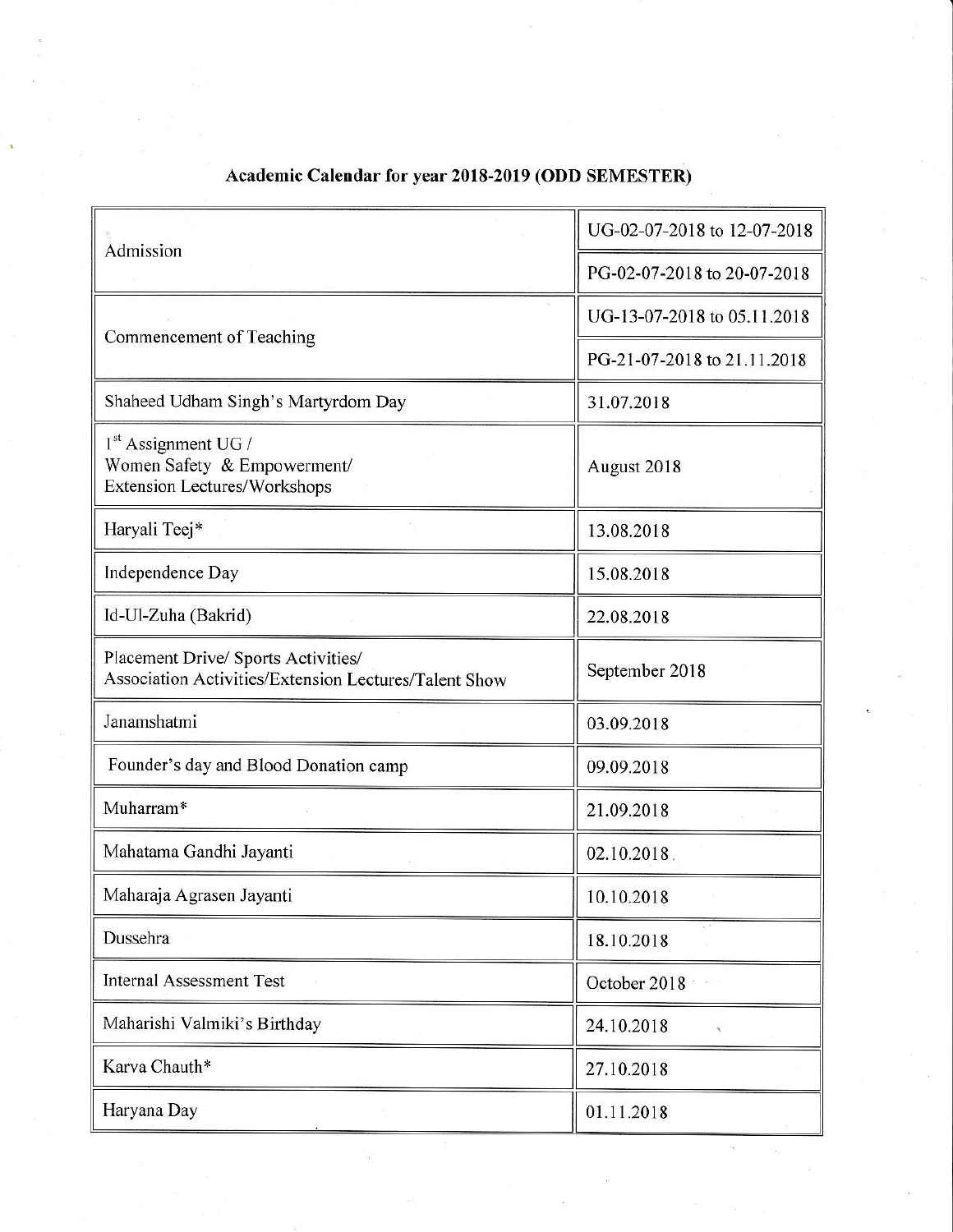| Vacation - I (Diwali)                     | 06.11.2018 to 13.11.2018 |  |
|-------------------------------------------|--------------------------|--|
| Diwali                                    | 07.11.2018               |  |
| Vishavkarma Day                           | 09.11.2018               |  |
| Chhath Puja*                              | 13.11.2018               |  |
| Examinations                              | 14.11.2018 onwards       |  |
| Guru Nanak's Birthday                     | 23.11.2018               |  |
| Milad-Un-Nabi*                            | 21.11.2018               |  |
| Guru Teg Bahadur's Martyrdom Day*         | 24.11.2018               |  |
| Christmas Day                             | 25.12.2018               |  |
| Shaheed Udham Singh's Birth Day*          | 26.12.2018               |  |
| Seven Day NSS Camp                        | 28.12.2018 to 03.01.2019 |  |
| Winton Vacations 19 12 2019 to 21 12 2019 |                          |  |

Winter Vacations: 18-12-2018 to 31-12-2018

\* Restricted Holiday

 $\overline{\mathcal{R}}$ 

## Academic Calendar for year 2018-2019 (EVEN SEMESTER)

| Commencement of Teaching                           | UG 01.01.2019 |
|----------------------------------------------------|---------------|
|                                                    | PG 01.01.2019 |
| Republic Day                                       | 26.01.2019    |
| Annual Athletic Meet/ Annual Alumni Meet 2018-2019 | February      |
| Seminar/Test for PG                                | February      |
| Guru Ravidas Jayanti                               | 19.02.2019    |
| $2nd$ Assignment UG                                | February      |
| Maharishi Dayanand Saraswati Jayanti*              | 28.02.2019    |